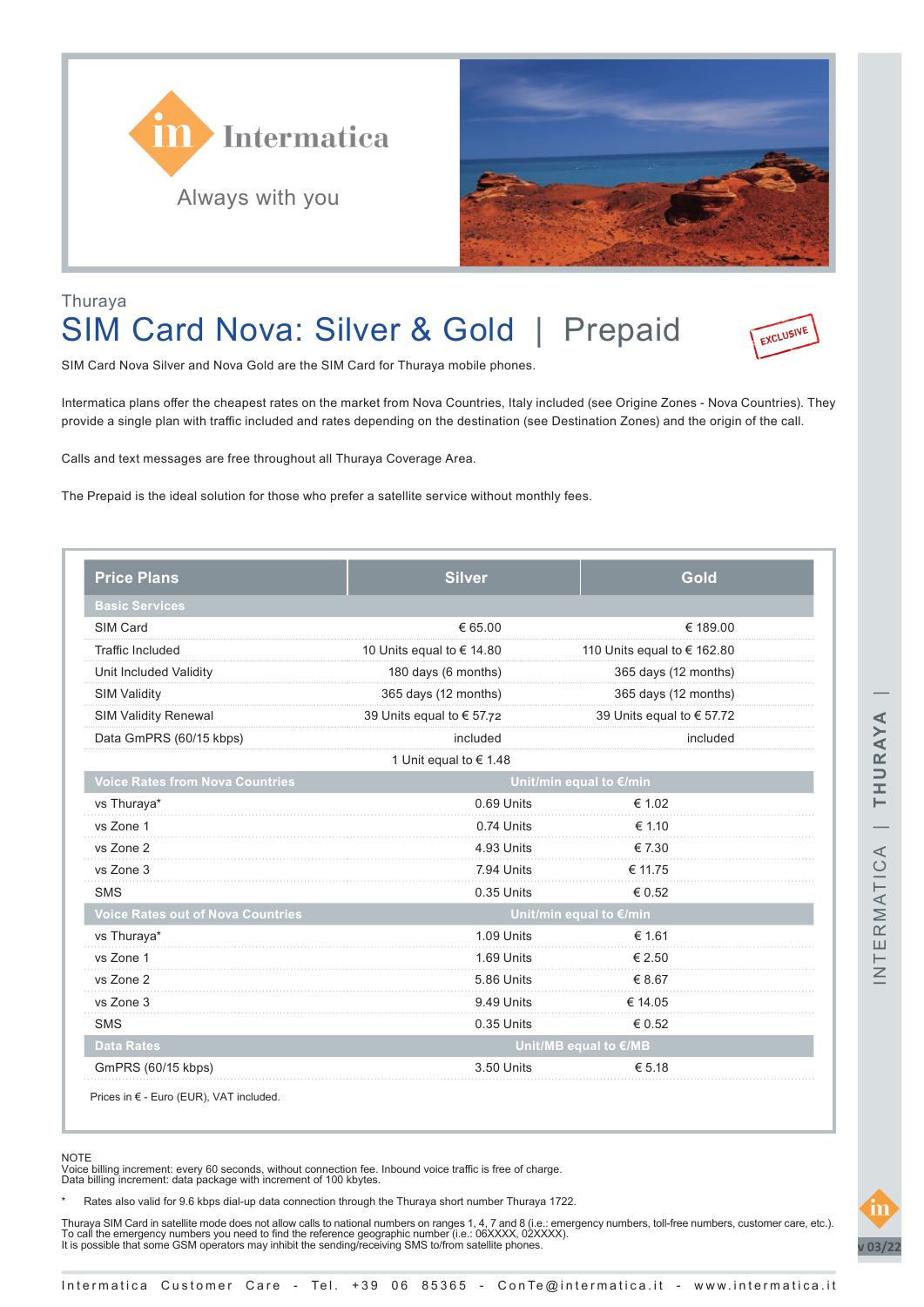



# Thuraya SIM Card Nova: Silver & Gold | Renewal

After 12 months from activation it is necessary to renew the SIM (a text message on the satellite number will inform the customer 15 days before the deadline). The renewal is free for consumption above € 2,100/year, for lower consumption the cost is 39 Unit for a further 12 months.

You can top-up the SIM Card in real time by choosing one of the following modes:

- › On web site intermatica-shop.it;
- › At the point of sales.

Intermatica offers the following top-up for the Prepaid Plan: Standard, Plus, Large, Extra-Large.

| $0D-UD$     |             |          |          |  |
|-------------|-------------|----------|----------|--|
| Description | <b>Unit</b> | Validit  | Cost*    |  |
| Standard    | 50          | 365 days | € 74.00  |  |
| Plus        | 100         | 365 days | € 148.00 |  |
| Large       | 160         | 365 days | € 236.80 |  |
| Extra Large | 500         | 365 days | € 740.00 |  |

## CREDIT BALANCE

You can check the SIM Card residual credit:

- › Intermatica Customer Care: writing to ConTe@intermatica.it
- › Voice: by calling 151 in satellite mode, for free
- › SMS: sending a text-free SMS to 151 in satellite mode, at the cost of an SMS
- › Keyboard: by typing on the keyboard \*151# followed by the green call button, for free

#### GRACE PERIOD

On the day of the natural expiry, the system will automatically renew the SIM by withdrawing the amount necessary from the remaining credit.

If the remaining credit is insufficient, the SIM enters in a Grace Period phase for 90 days. During this period the service is only available in reception and it is possible to reactivate the SIM with a top-up.

If there is no renewal operation within 90 days, the SIM will be permanently deactivated and it will no longer be reactivated.